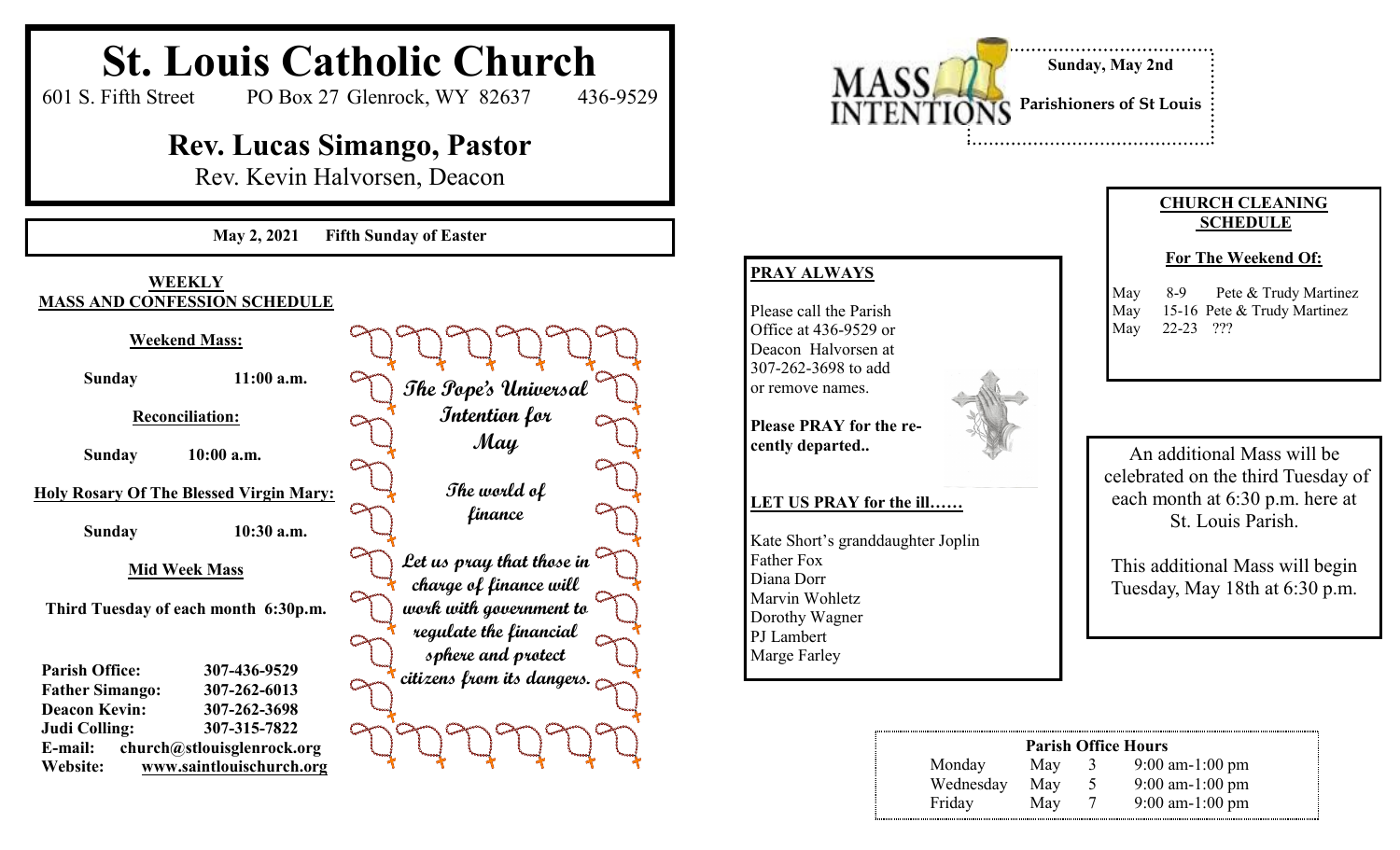# *Living and Giving in Christ Unity through Diocesan Ministries*

**S**

**T.**

 $\bf{L}$ 

( )

S

C

A

**LOUISCATHOLICCHURCH**

C

H

U

R

 $H$ 

H

In 1 Chronicles, the people gave freely and wholeheartedly to build the temple of God, and, while only the foundation stones of that magnificent temple remain, the story of their sacrificial love endures for all time. In **I** his prayer of thanksgiving, King David identified why the people showed such openhandedness when he said

*"But who am I, and who are my people, that we should be able to give as generously as this? Everything comes from you, and we have given you only what comes from your hand"* (1Chronicles 29:14) All I that we have and all that we are comes from the hand of **I** God. Please prayerfully consider your gift/pledge to the Diocese of Cheyenne 2021 annual appeal, *Living and Giving in Christ: Unity through Diocesan Ministries.*  You may make your gift online at http://dioceseofcheyenne.org/living-and-giving-in-christ

**Save The Dates**

Wyoming Council of Catholic Women will hold their annual convention Thursday through Saturday, September 9,10,11, 2021. The convention will be held at Little America, Cheyenne, Wyoming. *In pursuit of Healing and Holiness Through Jesus and Mary* is the theme. The convention has been extended to include a one -day Healing Retreat and more time for prayer and fellowship. **We need to know by June 20th, how many individuals plan to attend.**

More information will be forthcoming as plans are confirmed. For additional information or concerns please contact Rosemary Barrett 307-640-4311 richrmb@aol.com or Jan McGuire at 307-631-3507

j49mcguire@outlook.com